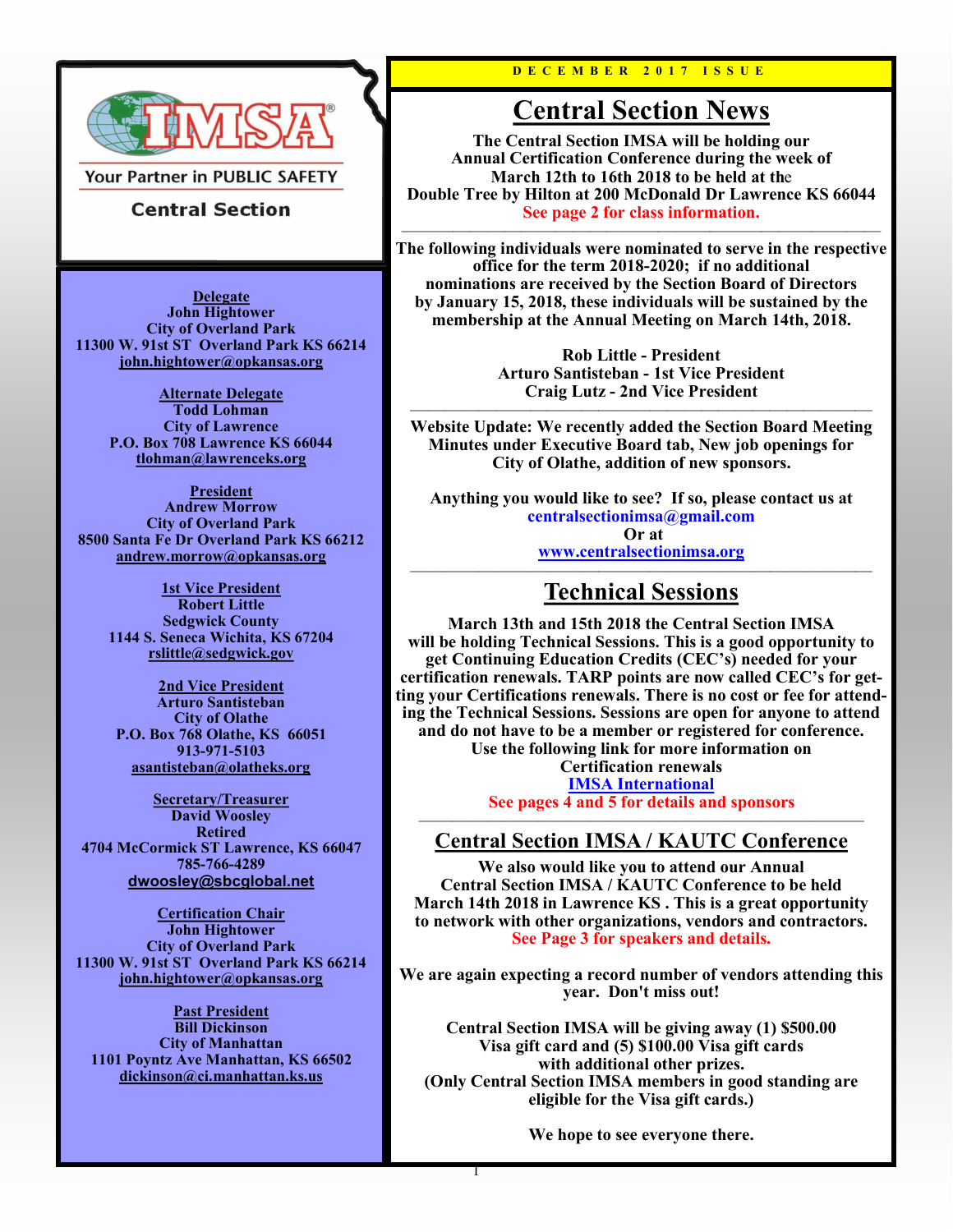| <b>March 2018 Conference Registration Form</b>                                                                                                                                                                                                                                                                                                                                                                                                                                                                                                                                                                                                                                                                                                                                                                                                                                                                                          |              |                  |                                                                    |              |                  |
|-----------------------------------------------------------------------------------------------------------------------------------------------------------------------------------------------------------------------------------------------------------------------------------------------------------------------------------------------------------------------------------------------------------------------------------------------------------------------------------------------------------------------------------------------------------------------------------------------------------------------------------------------------------------------------------------------------------------------------------------------------------------------------------------------------------------------------------------------------------------------------------------------------------------------------------------|--------------|------------------|--------------------------------------------------------------------|--------------|------------------|
| <b>New Certification</b>                                                                                                                                                                                                                                                                                                                                                                                                                                                                                                                                                                                                                                                                                                                                                                                                                                                                                                                |              |                  | <b>Re-Certification</b>                                            |              |                  |
| March 12th-13th, 2018(All classes from 8:00<br>am to $5:00$ pm)                                                                                                                                                                                                                                                                                                                                                                                                                                                                                                                                                                                                                                                                                                                                                                                                                                                                         | <b>Price</b> | <b>Attending</b> | March 12th-13th, 2018 (All classes<br>from $8:00$ am to $5:00$ pm) | <b>Price</b> | <b>Attending</b> |
| <b>Signs II</b>                                                                                                                                                                                                                                                                                                                                                                                                                                                                                                                                                                                                                                                                                                                                                                                                                                                                                                                         | \$400.00     |                  | <b>Signs II</b>                                                    | \$225.00     |                  |
| <b>Traffic Signal II Field</b>                                                                                                                                                                                                                                                                                                                                                                                                                                                                                                                                                                                                                                                                                                                                                                                                                                                                                                          | \$400.00     |                  | <b>Traffic Signal II Field</b>                                     | \$225.00     |                  |
| <b>Work Zone</b>                                                                                                                                                                                                                                                                                                                                                                                                                                                                                                                                                                                                                                                                                                                                                                                                                                                                                                                        | \$450.00     |                  | <b>Work Zone</b>                                                   | \$225.00     |                  |
| <b>Traffic Signal Construction II</b>                                                                                                                                                                                                                                                                                                                                                                                                                                                                                                                                                                                                                                                                                                                                                                                                                                                                                                   | \$400.00     |                  | <b>Traffic Signal Construction II</b>                              | \$225.00     |                  |
| <b>Roadway Lighting II</b>                                                                                                                                                                                                                                                                                                                                                                                                                                                                                                                                                                                                                                                                                                                                                                                                                                                                                                              | \$400.00     |                  | <b>Roadway Lighting II</b>                                         | \$225.00     |                  |
| <b>Transportation Center System Specialist I</b>                                                                                                                                                                                                                                                                                                                                                                                                                                                                                                                                                                                                                                                                                                                                                                                                                                                                                        | \$400.00     |                  |                                                                    | \$225.00     |                  |
| March 15th-16th, 2018 (All classes from 8:00<br>am to $5:00$ pm)                                                                                                                                                                                                                                                                                                                                                                                                                                                                                                                                                                                                                                                                                                                                                                                                                                                                        | <b>Price</b> | <b>Attending</b> | March 15th-16th, 2018 (All classes<br>from 8:00 am to 5:00 pm)     | <b>Price</b> | <b>Attending</b> |
| <b>Traffic Signal I</b>                                                                                                                                                                                                                                                                                                                                                                                                                                                                                                                                                                                                                                                                                                                                                                                                                                                                                                                 | \$400.00     |                  | <b>Traffic Signal I</b>                                            | \$225.00     |                  |
| <b>Signs and Markings I</b>                                                                                                                                                                                                                                                                                                                                                                                                                                                                                                                                                                                                                                                                                                                                                                                                                                                                                                             | \$400.00     |                  | <b>Signs and Markings I</b>                                        | \$225.00     |                  |
| <b>Traffic Signal Inspection I</b>                                                                                                                                                                                                                                                                                                                                                                                                                                                                                                                                                                                                                                                                                                                                                                                                                                                                                                      | \$400.00     |                  | <b>Traffic Signal Inspection I</b>                                 | \$225.00     |                  |
| <b>Roadway Lighting I</b>                                                                                                                                                                                                                                                                                                                                                                                                                                                                                                                                                                                                                                                                                                                                                                                                                                                                                                               | \$400.00     |                  | <b>Roadway Lighting I</b>                                          | \$225.00     |                  |
| <b>Markings II</b>                                                                                                                                                                                                                                                                                                                                                                                                                                                                                                                                                                                                                                                                                                                                                                                                                                                                                                                      | \$400.00     |                  | <b>Markings II</b>                                                 | \$225.00     |                  |
| <b>Transportation Center System Specialist II</b>                                                                                                                                                                                                                                                                                                                                                                                                                                                                                                                                                                                                                                                                                                                                                                                                                                                                                       | \$400.00     |                  |                                                                    |              |                  |
| March 16, 2018 (All Challenge Exams will be given after 12:00PM)                                                                                                                                                                                                                                                                                                                                                                                                                                                                                                                                                                                                                                                                                                                                                                                                                                                                        |              |                  |                                                                    | Price        | # Attending      |
| <b>Name of Exam Member Challenging -</b>                                                                                                                                                                                                                                                                                                                                                                                                                                                                                                                                                                                                                                                                                                                                                                                                                                                                                                |              |                  |                                                                    | \$150.00     |                  |
| <b>Name of Exam Non Member Challenging -</b>                                                                                                                                                                                                                                                                                                                                                                                                                                                                                                                                                                                                                                                                                                                                                                                                                                                                                            |              |                  |                                                                    | \$200.00     |                  |
| <b>Central Section IMSA / KAUTC Annual Meeting</b>                                                                                                                                                                                                                                                                                                                                                                                                                                                                                                                                                                                                                                                                                                                                                                                                                                                                                      |              |                  |                                                                    |              |                  |
| <b>March 14th 2018</b>                                                                                                                                                                                                                                                                                                                                                                                                                                                                                                                                                                                                                                                                                                                                                                                                                                                                                                                  |              |                  |                                                                    | Price        | # Attending      |
| Meeting Registration (Breakfast buffet and Lunch buffet included with Registration)                                                                                                                                                                                                                                                                                                                                                                                                                                                                                                                                                                                                                                                                                                                                                                                                                                                     |              |                  |                                                                    | \$45.00      |                  |
| Vendor Table (includes one registration for meeting; additional attendees add \$45.00 per person)                                                                                                                                                                                                                                                                                                                                                                                                                                                                                                                                                                                                                                                                                                                                                                                                                                       |              |                  |                                                                    | \$100.00     |                  |
| ** Notice of cancellation must be done 14 days prior to start of event to receive a full refund **<br>** All Renewals of Certifications go through IMSA International**<br>If you must cancel, we'll be sorry you won't be able to attend this exceptional learning and networking experience! However, we<br>understand that things happen so if you can't attend, please notify us in writing by February 23th 2018. Refunds will be processed<br>less a \$75 administration fee. No refunds will be made after February 23rd 2018 or for no shows. Cancellations may be submitted<br>via email to centralsectionimsa@gmail.com, or via mail to John Hightower 11300 W 91st ST Overland Park KS 66214.<br>All registrations received between February 24th to March 2nd 2018 will be charged a \$50.00 late fee.<br>Any registrations received after March 2nd 2018 will not be accepted.<br>Fees include manual, materials and exam. |              |                  |                                                                    |              |                  |
| Send all registration forms by email or mail to:<br>John Hightower, 11300 W. 91st ST, Overland Park, KS 66214<br>centralsectionimsa@gmail.com<br>Name (s)<br><b>Address</b><br>Company/Vendor                                                                                                                                                                                                                                                                                                                                                                                                                                                                                                                                                                                                                                                                                                                                           |              |                  |                                                                    |              |                  |

**Make all checks c/o Central Section IMSA or to register online click the following link [www.centralsectionimsa.org](https://www.centralsectionimsa.org/shop)**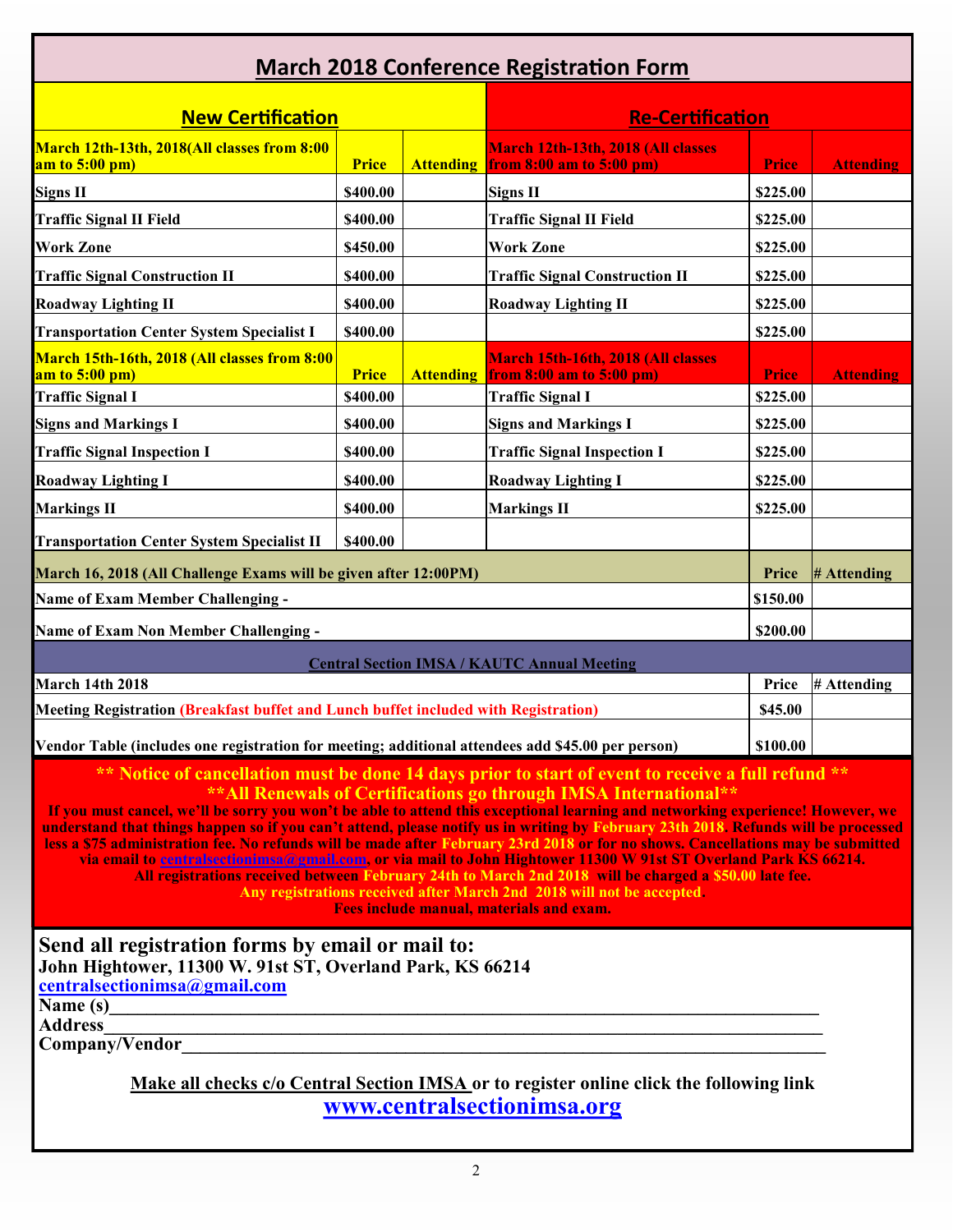

Your Partner in PUBLIC SAFETY

**Central Section IMSA / KAUTC Annual Conference March 14th 2018 Double Tree by Hilton 200 McDonald Dr Lawrence KS 66044**

# **Central Section**

## **IMSA/KAUTC Annual Conference Speaker Schedule**

**7:30am – 9:00am Registration and Breakfast Buffet**

**8:00am – 9:00am KAUTC Board Meeting**

**9:00am – 9:15am - Welcome and Introductions** 

**9:15am – 9:45am -FHWA Update and KDOT Update** 

**9:45 am – 10:15 am - TBA**

**10:15am – 10:30 am - Vendor Time / Break**

**10:30am – 11:00 am - TBA**

**11:00 am – 11:30 am - TBA**

**11:30 am – 12:00 pm Vendor Time / Break**

**12:00 pm – 1:00 pm Lunch Buffet**

**1:00 pm – 1:30 pm - IMSA Business Meeting**

**1:30 pm -2:00 pm - TBA**

**2:00 pm - 2:15 pm -Vendor Time / Break** 

**2:15 pm - 2:45 pm - TBA**

**2:45 pm - 3:15 pm - TBA**

**3:15 pm Closing Comments**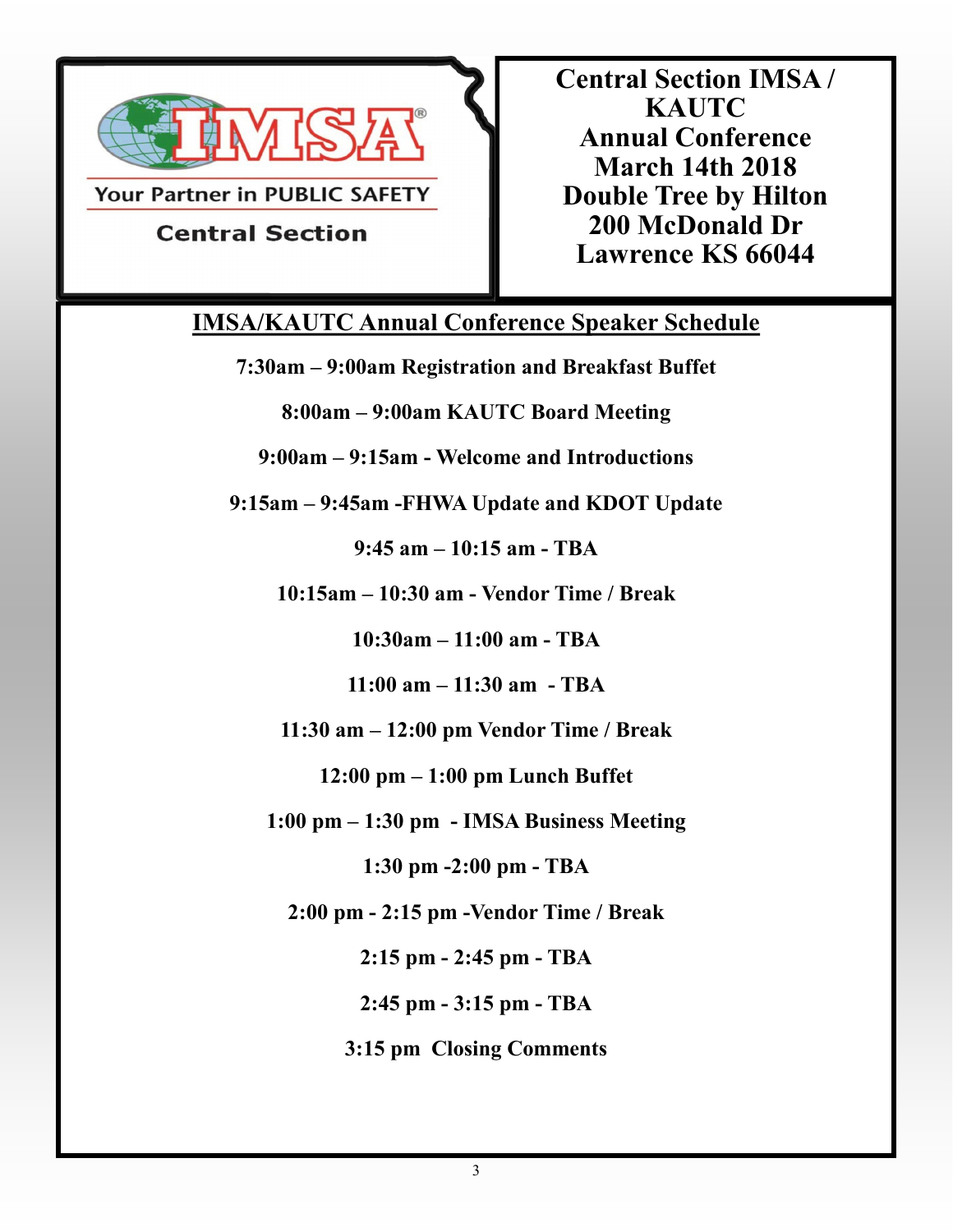# **Central Section IMSA Technical Sessions**

## **Tuesday March 13th 2018 8:00am to 5:00pm Sponsored by (32 TARP Points)**

**Morning Session 8:00 am to 12:00 pm**

**TBA**

## **Afternoon Session 1:00 pm to 5:00 pm**

**TBA**